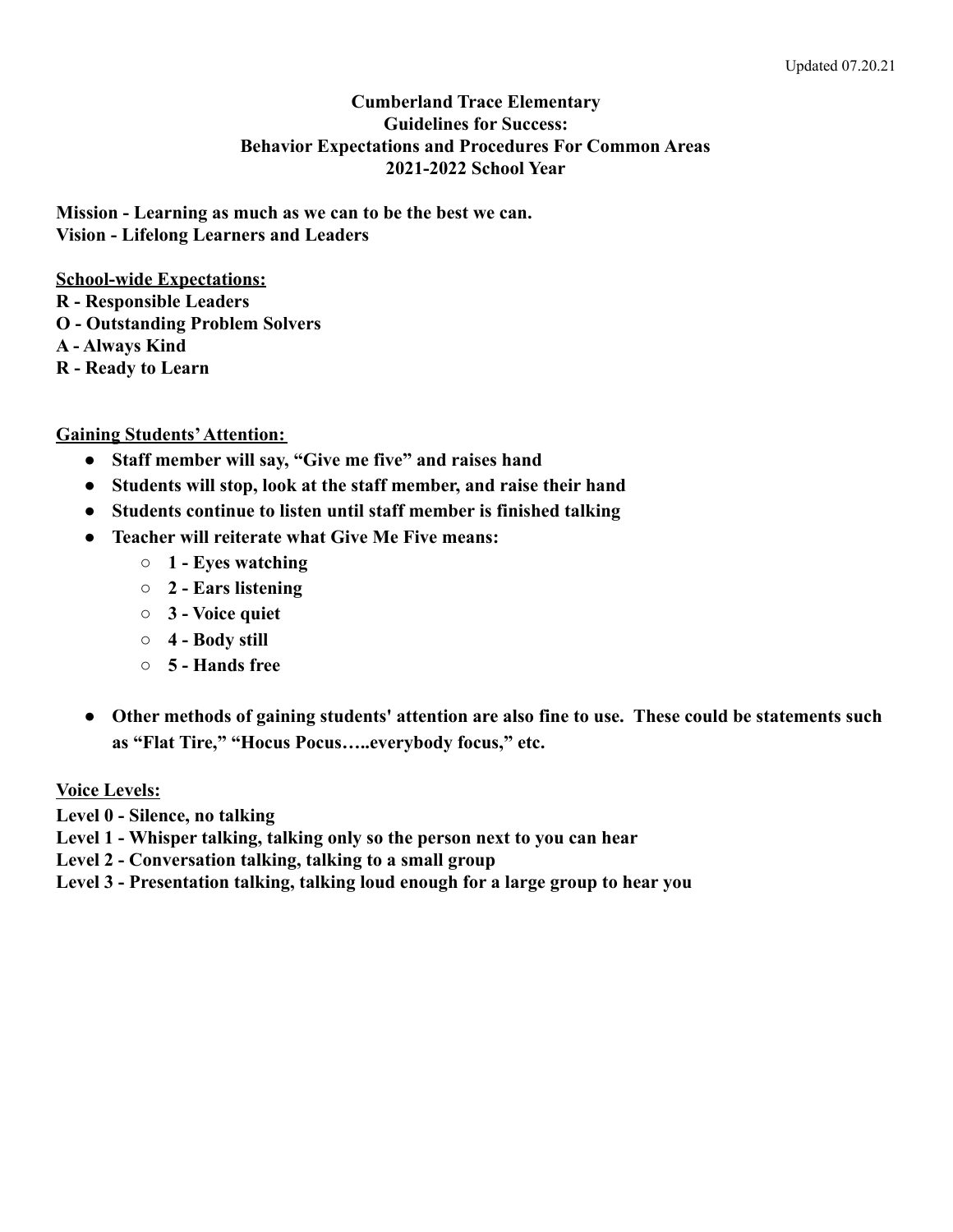# **1. ARRIVAL PROCEDURES (including Morning Meeting)**

#### **Unloading Buses:**

One or two buses will unload at a time directly in front of the outside doors. The remaining buses will stay in the line behind the first bus, wrapping around the bus loop. Buses need to stay to the inside of the bus loop to allow the handicapped buses to move around into position to access the handicapped ramps.

Students will begin unloading at 8:00 a.m. and can only be unloaded by the adults on duty. No students will be unloaded before  $8:00$  a.m.

Once unloaded, students eating breakfast will enter the cafeteria doors, and students NOT eating breakfast will enter the gym doors.

#### **Unloading Car Riders:**

Car riders will begin unloading at 8:00 a.m. No students will be unloaded before 8:00 a.m.

Students must be in the car rider line for dropoff. Front door drop-off is not permitted unless previously approved by Dr. C. Students getting dropped off at the front office must be accompanied by a parent/guardian.

#### **● Non-Breakfast Eaters:**

○ Morning car riders and bus riders NOT eating breakfast will proceed into the gym and go directly to their assigned area. They will place their coats inside their backpacks, and face forward with their backpacks in their laps. Staff members on duty will remind students of these procedures.

**Notes:**

- If a student's class sits to the far right side of the bleachers or the far left side of the bleachers, he/she should sit as far to the side as they can when they arrive. This makes it easier when more students arrive; **they do not have to climb over others to find a seat.**
- Students are not allowed to save seats for others. The classmate who arrives next after them is the person **who sits beside them.**
- Students whose class sits in one of the middle sections will sit in the middle when they arrive. Then, as more students arrive, they can sit on either side of those students and not have to climb over others to find a seat.
- **● Breakfast Eaters:**
	- Morning car riders and bus riders eating breakfast will proceed into the cafeteria and go straight to the breakfast line. Students will wear their backpacks and coats while in line. When they get to the table, students will place their coats inside their backpacks, and lay their backpacks under their seats.
	- **Students will not be permitted to go to the bleachers first and leave their backpacks and coats there prior to getting in the breakfast line.**
	- For social distancing purposes, there will be a seat in between each student.
	- Students will eat breakfast at a Voice level 2. Once students are seated, they should not get up until they are finished eating.
	- Once they are finished with breakfast, students will pick up their backpacks and walk to the gym. They will sit in their class' assigned area in the bleachers.
	- Students that are still eating breakfast once Morning Meeting begins (8:17am) will stay at their seats and finish eating. Once they finish eating, they will raise their hand, and a staff member on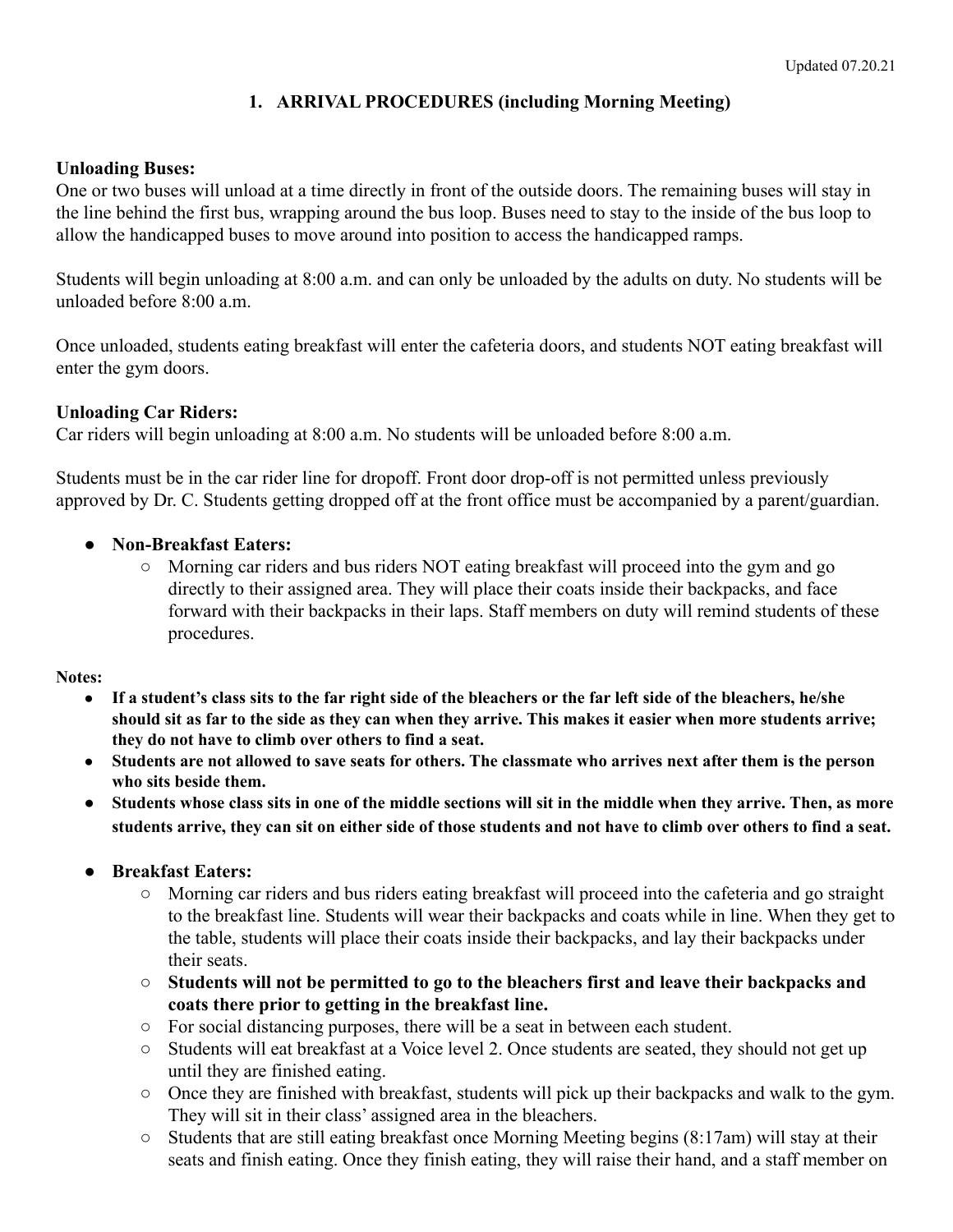duty will direct them to the gym doors, where they will sit criss-cross on the gray Cumberland Trace markings on the gym floor.

#### **Students with Instruments:**

Set instruments on the floor by the gym door closest to the playground. Instruments are not allowed in the bleachers or breakfast line.

#### **All Students:**

Students are not to go to a classroom without a teacher escorting them. Students are not to leave their area without an adult's permission. Once seated in the bleachers, students are not allowed to get up and/or change seats.

When going up and down the stairs of the bleachers, students should be as quiet as possible and take each step carefully. Students should not run up and down the bleachers, skip steps, or jump off the bottom step.

Stomping is not allowed in the bleachers unless adult permission is given.

### **Morning Meeting:**

Voice Level 2 while waiting for Morning Meeting to begin. Once Morning Meeting begins, students and staff will be at Voice Level 0.

Transition music will begin at 8:13am. Students and staff will have two minutes to get to their seats and be ready for Morning Meeting to start.

No eating or drinking in the bleachers. Toys are not allowed to be out.

Students and staff will actively participate in Morning Meeting (recite songs, dance movements, clap when appropriate, etc.)

When Morning Meeting is over, each class will dismiss starting with the bottom row of the bleachers. No class shall be dismissed without a teacher present.

Please pick up any trash on the floor of the bleachers as you exit the bleachers.

Students will line up Voice Level 0 as they exit the gym. Students will follow all hallway expectations while traveling to their homerooms.

### **Notes: If you are on morning duty, your class will remain in the gym and wait for you to pick them up.**

### **R - Responsible Leaders**

- Go directly to the gym or cafeteria
- Leave your area only if you have adult permission
- Follow all hallway expectations

### **O - Outstanding Problem Solver**

• Ask an adult if you are not sure where to go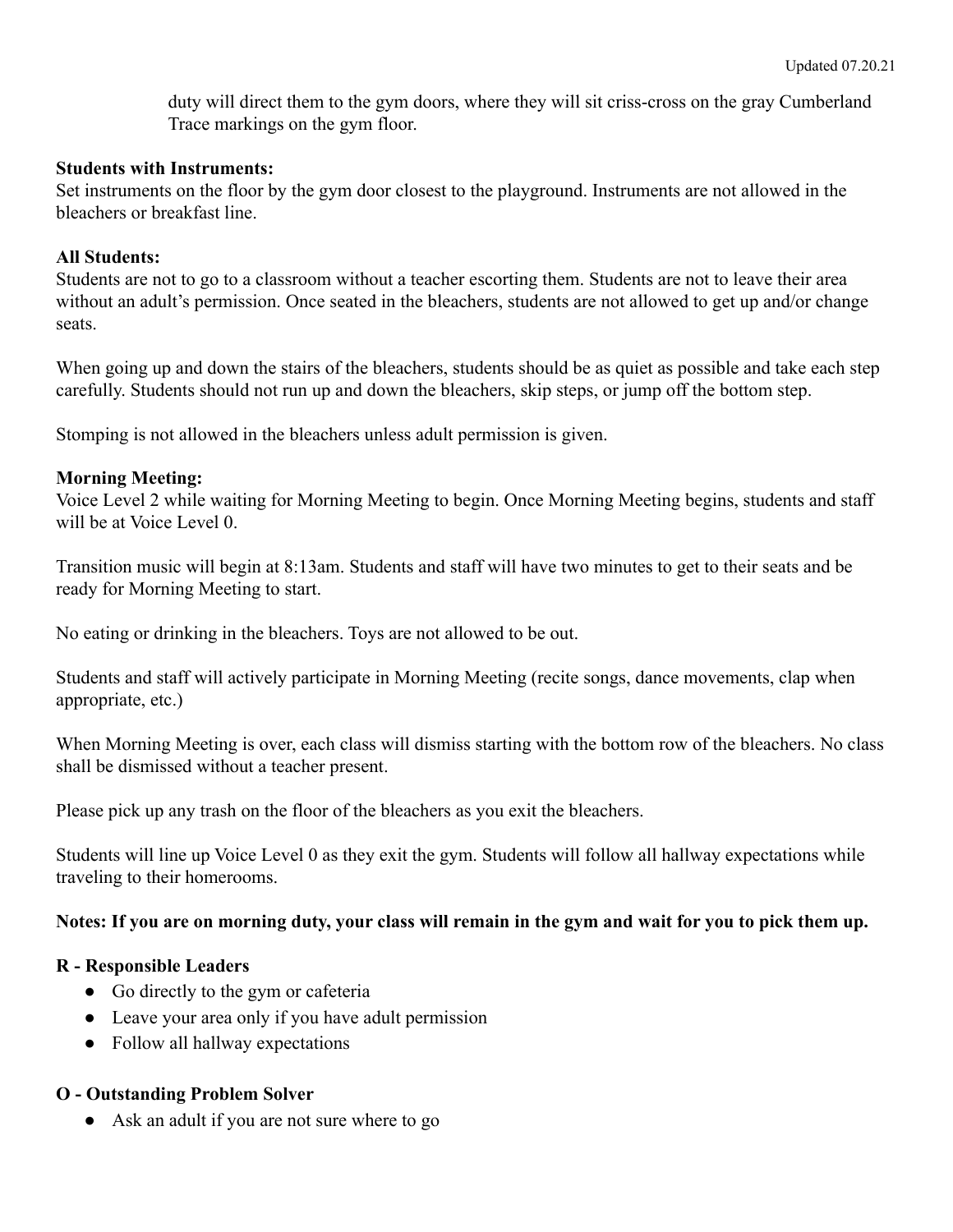## **A - Always Kind**

- Be patient
- $\bullet$  Be polite
- Listen to adults for directions
- Stay in your personal space

## **R - Ready to Learn**

• Move promptly and quietly to your designated area

## **2. HALLWAY AND STAIRS PROCEDURES**

### **Hallway Procedures**:

- Face forward
- Hands by your side or behind your back
- One student behind the other in a straight line
- Walk beside the colored strips next to the right wall
- Arm-length distance apart while traveling
- Go straight to your destination
- Yield to other classes coming down the hallway
- Small groups working in the hallway should be at Voice Level 1 (whisper)
- Hands off the walls at all times
- Do not touch hanging artwork, decorations, Tree in the main entrance, etc.

### **Stairs Expectations:**

- When using the Main stairs, enter and exit the side of the stairs closest to your classroom hallway
- Stay on the right side of your staircase
- No running, jumping, or skipping steps
- Use handrails if needed for stability and safety
- Be mindful of other classes using the stairs to prevent traffic jams

### **R - Responsible Leaders**

- Hands by your side or behind your back
- Walk beside the colored strips next to the right wall
- Use appropriate spacing
- Follow expectations when traveling alone or with a small group

### **O - Outstanding Problem Solver**

- Level 0, even if a student tries to speak to you
- Watch the person in front of you to maintain appropriate spacing

### **A - Always Kind**

- Mouth and body silent (Voice Level 0, hands to self, feet walking quietly)
- Stay in your personal space Keep hands, feet, and objects to self

### **R - Ready to Learn**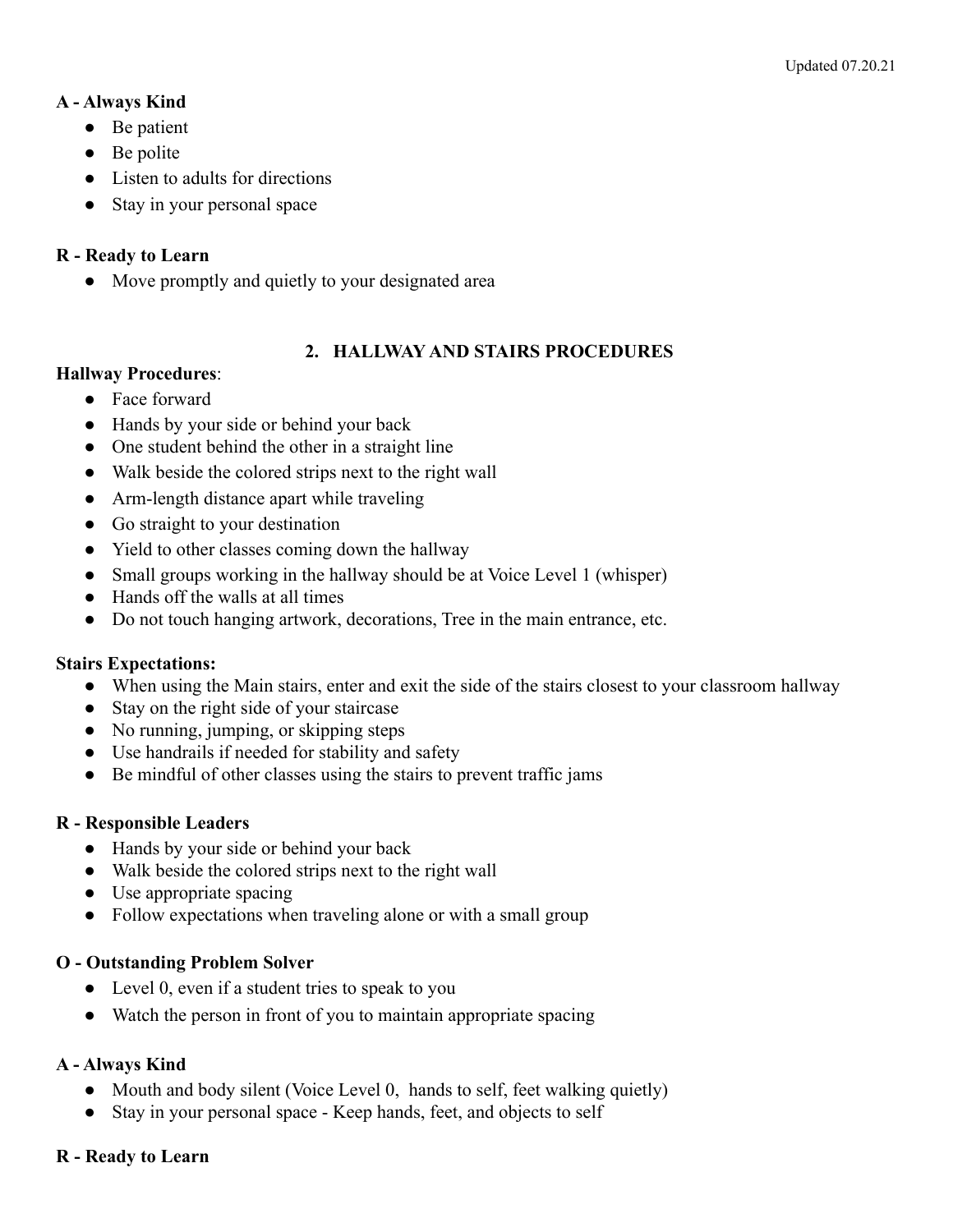- Go straight to your destination
- Stay with your group/class

## **3. RESTROOM PROCEDURES**

#### **Procedures**:

- Stand with your class outside the restroom at Level 0, and wait your turn
- Boys' restrooms are blue, and Girls' restrooms are orange. Please look to make sure you are entering the correct restroom.
	- Once you enter the restroom area,
		- Use the restroom
		- Flush the toilet
		- Wash your hands for 20 seconds
		- Dry hands only 1 person at a time at the dryer
		- Return to your class line or classroom at Level 0
- Note: No notebooks or writing utensils are allowed in the restrooms

### **R - Responsible Leaders**

- Use restroom and hand washing equipment properly
- Keep the restroom and handwashing area clean

### **O - Outstanding Problem Solvers**

- Remain at Level 0 at all times
- Let your teacher know if restroom supplies need to be refilled (toilet paper, hand soap, etc.)

### **A - Always Kind**

- Patiently wait your turn to use the restroom no additional students in the restroom than the number of stalls
- Respect the privacy of others by staying at least an arm's length distance away from them

### **R - Ready to Learn**

**●** Use the restroom promptly and exit to the hallway

### **Suggestions for Teachers:**

- Make a game out of timing students in the restroom. (Set a record time and see if they can beat their record; give extra recess time to the class when they spend no more than 30 minutes in the restroom in one week.)
- Teachers develop a sign-in and sign-out system for when students go to the restroom other than with the group.
- Schedule class restroom breaks with other teachers so as not to have more than one class in the restroom at a time.
- Ensure that students do not bring writing utensils into the bathroom.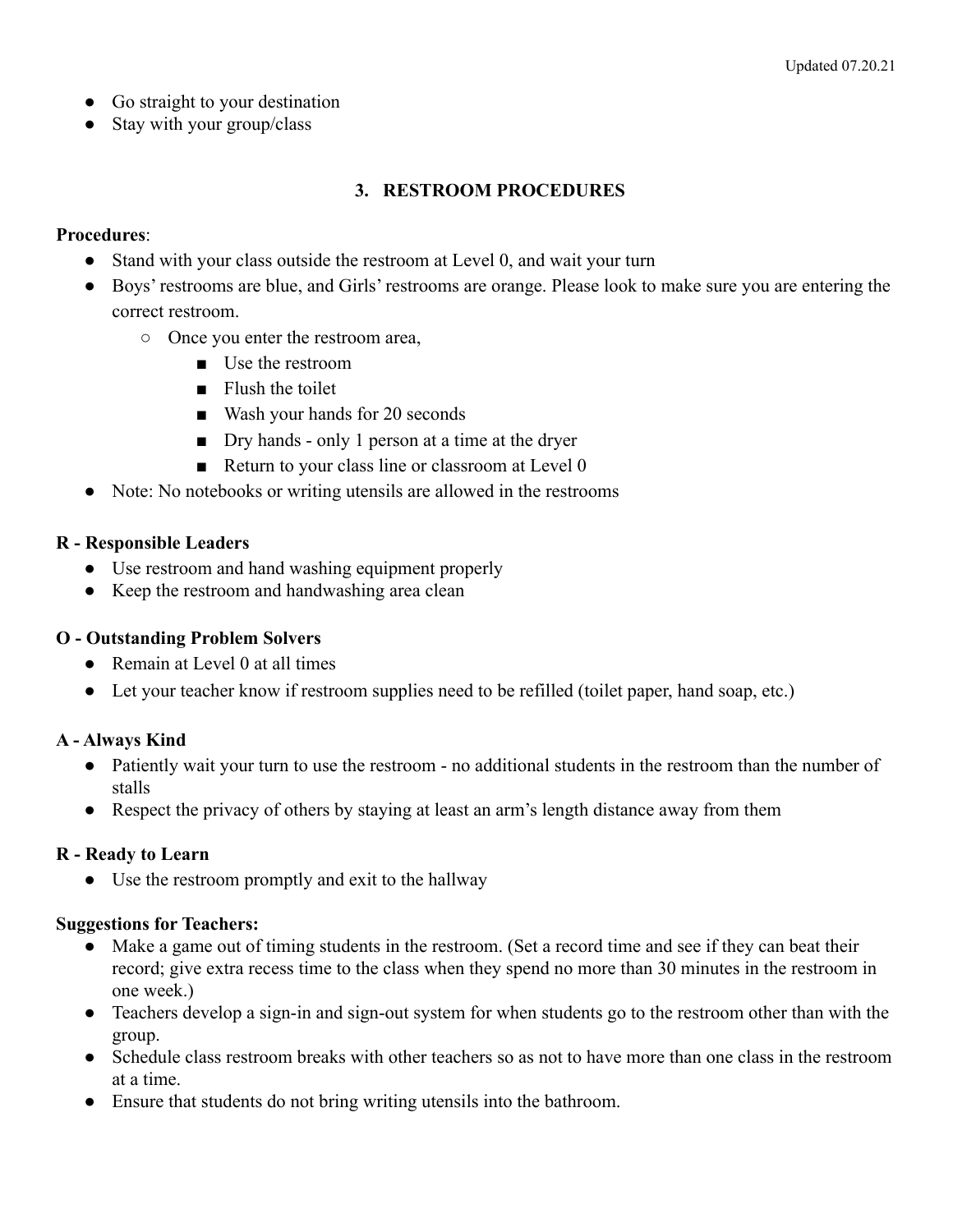## **4. LUNCH PROCEDURES**

#### **Lunch Line:**

- Use the restroom and wash hands before entering the cafeteria
- Enter at a Voice Level 0 in a single file line
- Remain at a Voice Level 0 as you go through the serving line
- Get snacks as you go through the line the first time
- If you forget something, patiently raise your hand, and an adult will assist you (Do not get up out of your seat.)

**Note**: No outside food allowed in the cafeteria.

### **At the Table:**

- Voice Level 2 allowed once seated
- Hands to self
- Feet flat on the floor
- Face forward
- If you forget something, patiently raise your hand, and an adult will assist you (Do not get up out of your seat.)

### **End of Lunch:**

- Wait for an adult to signal the end of lunch
- Take your tray to the end of the table and dump it in the trash can. (The lunchroom monitors will dump the trays of kindergarten students.)
- Stand at Voice Level 0 in li hi no hi ne by the wall until your teacher arrives
- When your teacher arrives, walk out of the cafeteria in a single-file line with hands at side or behind back at Voice Level 0.

### **R - Responsible Leader**

- Walk! No running is permitted
- Voice Level 0 when in line; Voice Level 2 when seated
- Stay in your assigned seat facing forward
- Clean up your area prior to leaving your seat

### **O - Outstanding Problem Solver**

- Use Stop, Walk, Talk
- Raise your hand for assistance

### **A - Always Kind**

- **●** Be patient/wait your turn when in line getting food or waiting to line up
- **●** Use polite words and actions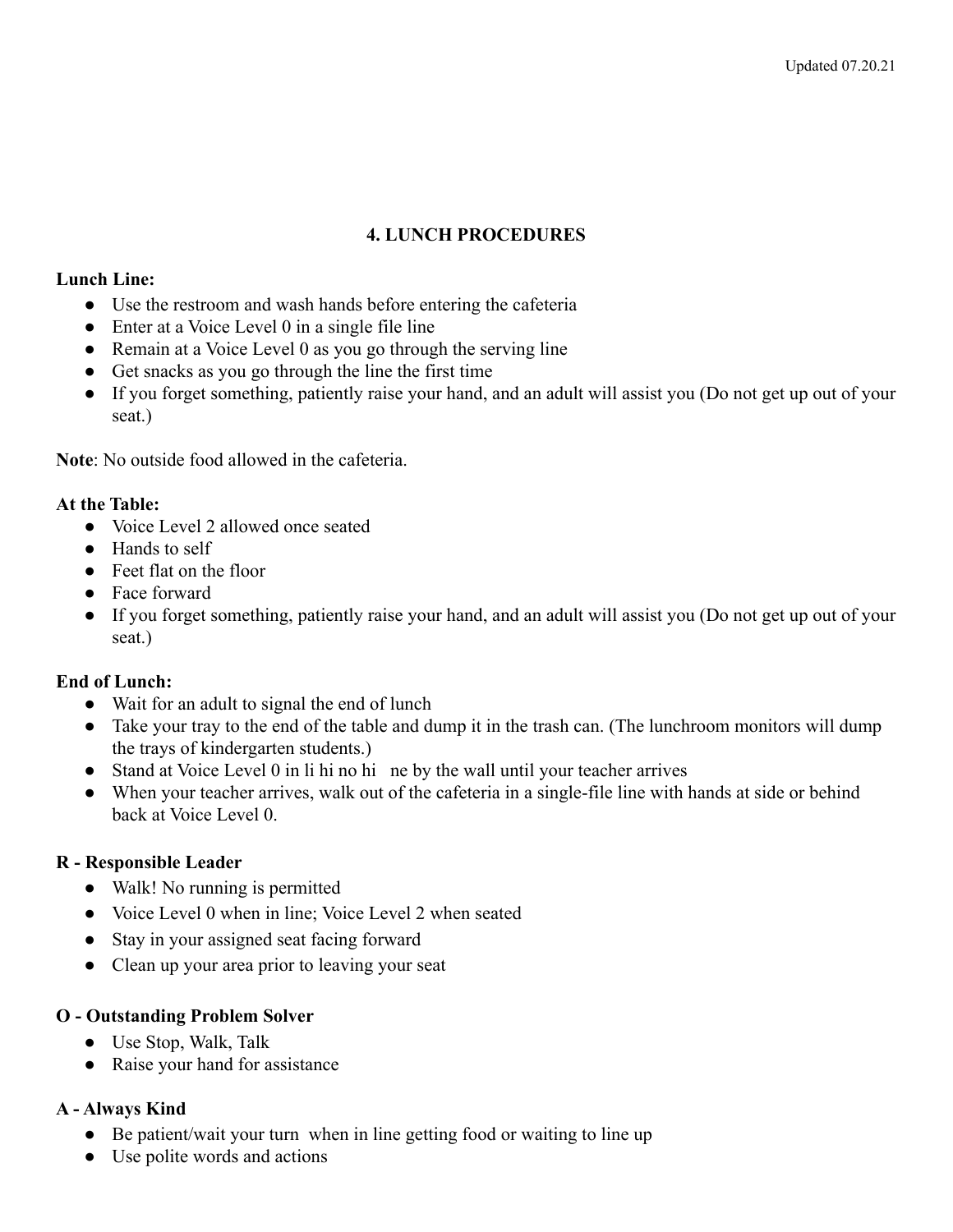**●** Use manners while eating food (mouth closed while chewing, do not play with your food, etc.)

# **R - Ready to Learn**

**●** Use time wisely; Eat First, Then Talk - don't allow socializing to keep you from finishing your meal

# **5. PLAYGROUND PROCEDURES**

# **Procedures**:

- Line up quietly with appropriate spacing to walk to the playground area
- Once outside, stay in the fenced playground area unless accompanied by a teacher
- If you need to use the restroom during recess time, let your homeroom teacher know, and she/he will escort you to the bus loop doors. The teacher will wait for you to finish and then walk you back to the playground area.
- Use playground equipment correctly:
	- No sitting, crawling, or walking on top of the monkey bars
	- No climbing up the slides legs first only
	- No jumping out of swings or sideways swinging
	- No walking on top of playground equipment
- Playground balls are to be used in appropriate areas only (not in the shelter)
- No walking on the picnic tables
- No playing tag in the mulch area
- Immediately start lining up when your teacher signals that recess is over

**Note:** An adult must be present if students are at the obstacle course

# **R - Responsible Leaders**

- Follow all playground rules
- Play safely
- Use equipment appropriately
- Stay in the fenced area

# **O - Outstanding Problem Solver**

- Take turns
- Brainstorm Win-Win solutions
- Play fair

# **A - Always Kind**

- Be a good sport
- Invite others to play
- Wipe off your shoes when entering the building

# **R - Ready to Learn**

• Immediately start lining up when the teacher signals that recess is over

**Notes:**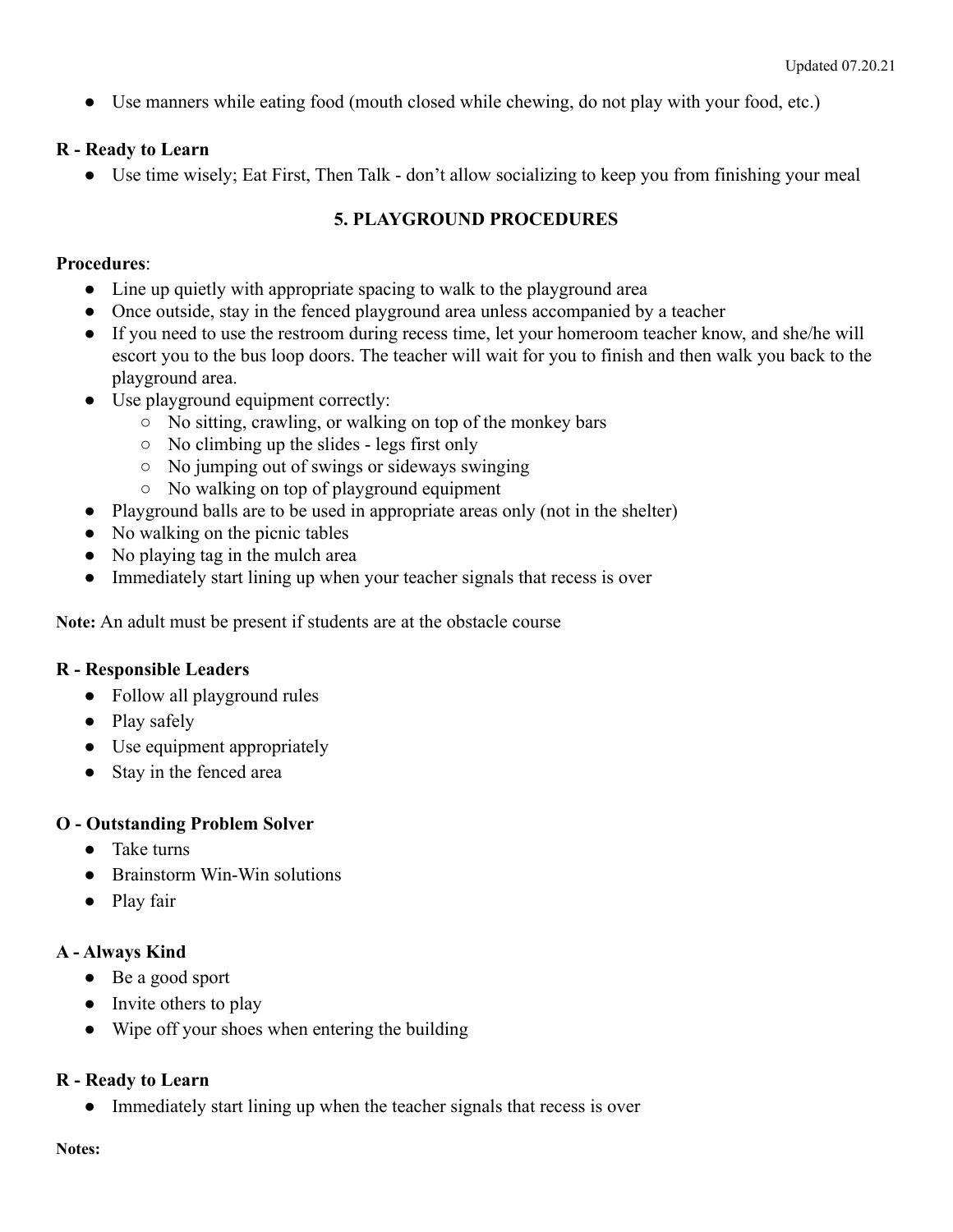- **● Teachers are on duty where the children are. They are actively supervising all areas where children are playing. (Active supervision means walking, scanning areas, watching children – not sitting on the bench visiting. If more than one teacher is outside, they should be supervising different areas – one teacher on the asphalt, one teacher on the field, etc.)**
	- **○ Two teachers supervising three classes of students are not adequate. When a serious playground accident is being investigated, attorneys try to prove negligence of the supervising staff.**
- **● Do not prop open or keep doors unlocked**
- **● Take safety kits outside. Teachers may take cell phones outside to communicate with the office.**
- **Everyone should be in the building by 3:00 PM**

#### **6. DISMISSAL PROCEDURES**

#### **Car Riders:**

- Listen for Mrs. Jennifer to dismiss car riders following afternoon announcements
- Wait for your homeroom teacher to line you up to travel in the hallway
- Walk Voice Level 0 to the cafeteria, and quickly/quietly find a seat
- Wait at Voice Level 0 for Dr. C to call your name and number via speaker
- Walk quickly and quietly to your designated number outside
- Wait still and quiet until a staff member says you can load your vehicle

#### **Notes:**

- One teacher in each hallway will be in charge of lining up car riders and walking them to the cafeteria.
- Staff on duty in the cafeteria will hold a microphone up to the radio for students to listen for their name **and number. Staff will then assist in getting students in their designated spots outside.**
- Hang-tags will be provided for adults picking up students in the car rider lane. If a person pulls into the car rider lane without a hang-tag, he/she will be asked to go to the front office to verify that he/she may pick up **the child.**

#### **Bus Riders:**

Students will…

- Listen for Mrs. Jennifer to dismiss bus riders following afternoon announcements
- Wait for your homeroom teacher to line you up to travel in the hallway
- Walk with a teacher to the gym at Voice Level 0 with appropriate spacing
- Find the colored sticker on the gym floor that matches your bus color
- Sit criss-cross in a line in front of the colored sticker at Voice Level 0
	- Primary students sit towards the front of the line, and intermediate students sit towards the back
- Line up appropriately spaced when Mrs. Cassady announces your bus color
- Walk with a teacher to the bus
- Sit in your assigned seat on the bus
	- Primary students sit towards the front of the bus, and intermediate students sit towards the back
- Put your mask on, and wear it until you arrive at your home

#### **Notes:**

- **● Preschool and Kindergarten will be dismissed at 3:25pm and will sit in the front of the lines in the gym.**
- **● One teacher in each hallway will be in charge of lining up bus riders and walking them to the gym.**
- **● The first week of school, teachers will need to assist students in sitting criss-cross in their designated area.**
- **● Staff on duty in the gym will check to make sure each student has a mask prior to loading the bus.**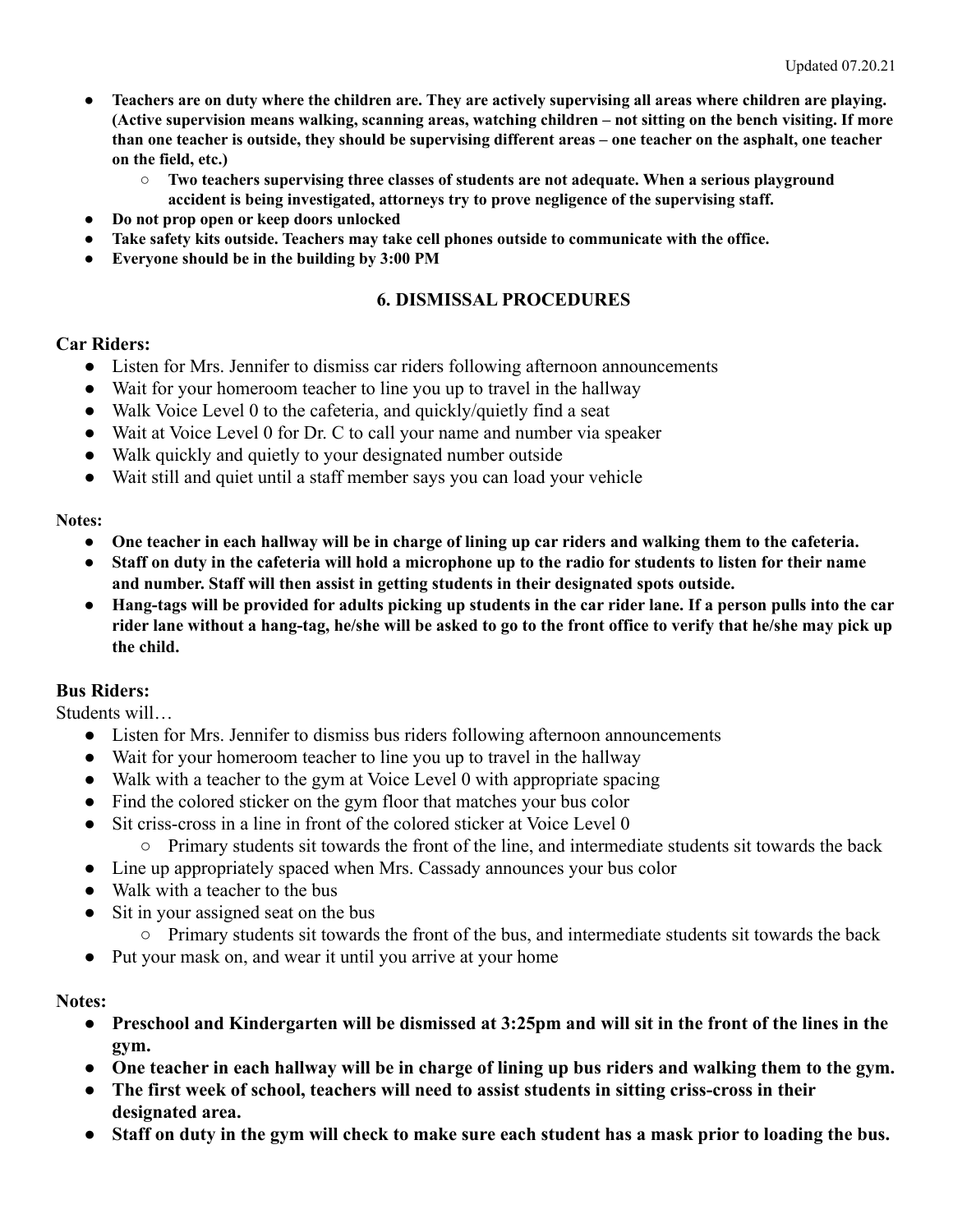### **Front Office Pick-Up:**

- Wait for Mrs. Jennifer to dismiss front office pick-up
- Walk Voice Level 0 to the front office doors and wait for Mrs. Brittney
- Wait for Mrs. Brittney to open the front doors before walking out to your parent/guardian

### **After School and Staff Children:**

- Wait for Mrs. Jennifer to dismiss the After School program and staff children
- Walk Voice Level 0 to your designated location

#### **Notes:**

- Front Office Pick-Up are the last to be called for dismissal. Staff children may go to their parent's **homeroom at this time, as well.**
- Front door pick-up is only for parents who need to pick up their children for appointments and must be **approved by Dr. C prior to pick-up. Any pick-ups before 3:30pm will count as a Tardy.**

### **R - Responsible Leaders**

- Voice Level 0 in hallway and while waiting
- Leave your area only if you have adult permission
- Wear masks on bus

### **O - Outstanding Problem Solvers**

- Follow directions quickly
- Ask an adult if you are not sure where to go
- Know how you are getting home prior to dismissal

### **A - Always Kind**

- Patiently wait to be dismissed
- Stay in your personal space

### **R - Ready to Learn**

- Listen to adults for directions
- Go immediately to your appropriate location once called

# **7. BUS PROCEDURES**

There are 3 Expectations for each student on Warren County Buses in order to have a Safe Bus Ride:

- Be Responsible.
- Use Respect.
- Safety First.

### **Riding the Bus:**

● Wait patiently to load the bus